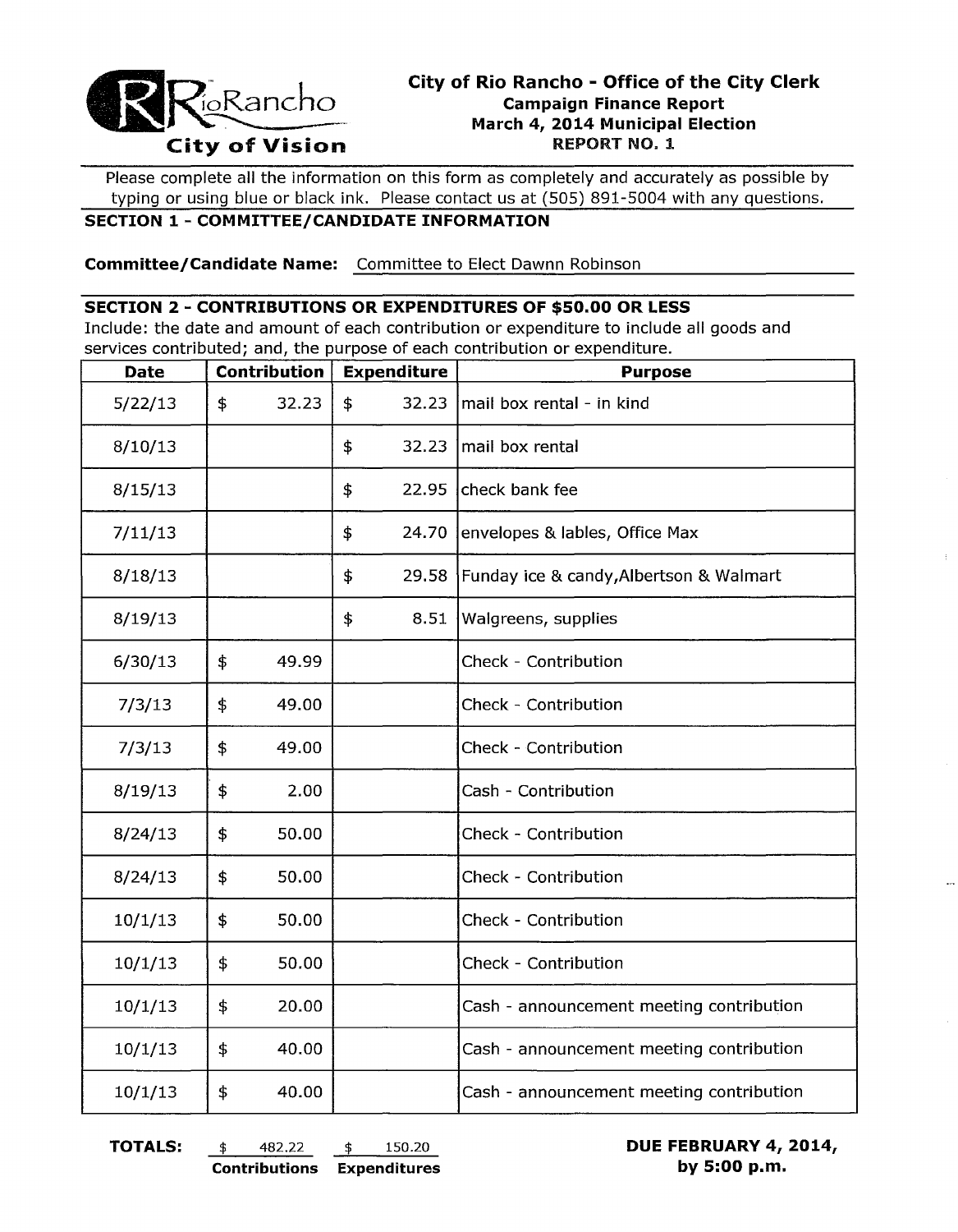# **CITY OF RIO RANCHO - CAMPAIGN FINANCE** REPORT NO.1

**PAGE 2 - Committee Name:** Committee to Elect Dawnn Robinson

## **SECTION 3 - CONTRIBUTIONS OR EXPENDITURES OF MORE THAN \$50.00 (Cumulative)**

Include: the name and address of the person or entity from whom any cumulative contribution or expenditure of more than \$50.00 was received or made; the date and amount of each contribution or expenditure to include all goods and services contributed; and, the purpose of each contribution or expenditure.

| <b>Date</b>    | Contribution Expenditure |          |                | Name/Address                                                        | <b>Purpose</b>                   |
|----------------|--------------------------|----------|----------------|---------------------------------------------------------------------|----------------------------------|
| 5/22/13        | \$                       | 100.00   |                | Dawnn Robinson, 2521<br>Chessman Dr 87124                           | contribution                     |
| 5/30/13        | \$                       | 250.00   |                | Stephan Van Horn, 906<br>Peachtree Rd 87124                         | contribution                     |
| 6/25/13        | \$                       | 75.00    |                | Kevin Haney, 3305 19th Ave,<br>87124                                | contribution                     |
| 7/3/13         | \$                       | 100.00   |                | Moses Winston, 6114 Cottontail<br>Rd 87144                          | contribution                     |
| 6/25/13        |                          |          | 75.00<br>\$    | Sandoval County Clerk                                               | voter data                       |
| 8/21/13        |                          |          | \$<br>95.40    | Melody Bell Owner, Rio Grande<br>Valley AM161 Hwy 116<br>Bosque, NM | <b>Business Cards</b>            |
| 8/19/13        |                          |          | 60.82<br>\$    | Party City, Cottonwood Mall                                         | booth decorations                |
| 9/20/13        |                          |          | \$<br>102.45   | Sam's Club Cottonwood Corners                                       | Announcement meeting foods       |
| 10/1/13        |                          |          | \$<br>175.93   | Pizza Hut 2616 Southern Blvd<br>87124                               | Pizzas announcement meeting food |
| 11/1/13        |                          |          | 52.65<br>\$    | Sam's Club Cottonwood Corners                                       | supplies                         |
| 11/1/13        |                          |          | 82.63<br>\$    | Walmart Unser & Southern<br>87124                                   | supplies                         |
| 12/9/13        |                          |          | \$<br>917.00   | Signs on the Cheap, 11525A<br>Stonehollow Dr #100, 78758            | Signs                            |
| 12/13/13       |                          |          | 55.00<br>\$    | City of Rio Rancho                                                  | sign permit and stickers         |
| 10/30/13       | $\ddagger$               | 75.00    |                | Trish Schlichte 6426 Roadrunner<br>Loop NE 87144                    | contribution                     |
| 11/1/13        | \$                       | 1,000.00 |                | Sultan M. Rahime PO Box 44062<br>87174                              | contribution                     |
| 11/21/13       | \$                       | 100.00   |                | Kathleen Kefallinos, 1801<br>Gaslacia Ct 87144                      | contribution                     |
| 11/21/13       | \$                       | 100.00   |                | Susan Nunnally 201 Pinnacle Dr<br>#1522 87124                       | contribution                     |
| 11/21/13       | \$                       | 200.00   |                | Susan Bonsal, 2517 Monzano<br>Loop 87144                            | contribution                     |
| 12/3/13        | \$                       | 100.00   |                | Richard W. Ghoslin, 5300 Cody<br>Rd 87144-1570                      | contribution                     |
| 1/10/14        |                          |          | 209.50<br>\$   | Owen Graphics, 876 Thunder Rd<br>87124                              | Palm cards                       |
| 12/9/13        | \$                       | 96.80    |                | David Paul 2608 Rincon del Rio<br>Ct 87107                          | contribution                     |
| <b>TOTALS:</b> |                          | \$       | 2,196.80<br>\$ | 1,826.38                                                            | DUE FEBRUARY 4, 2014,            |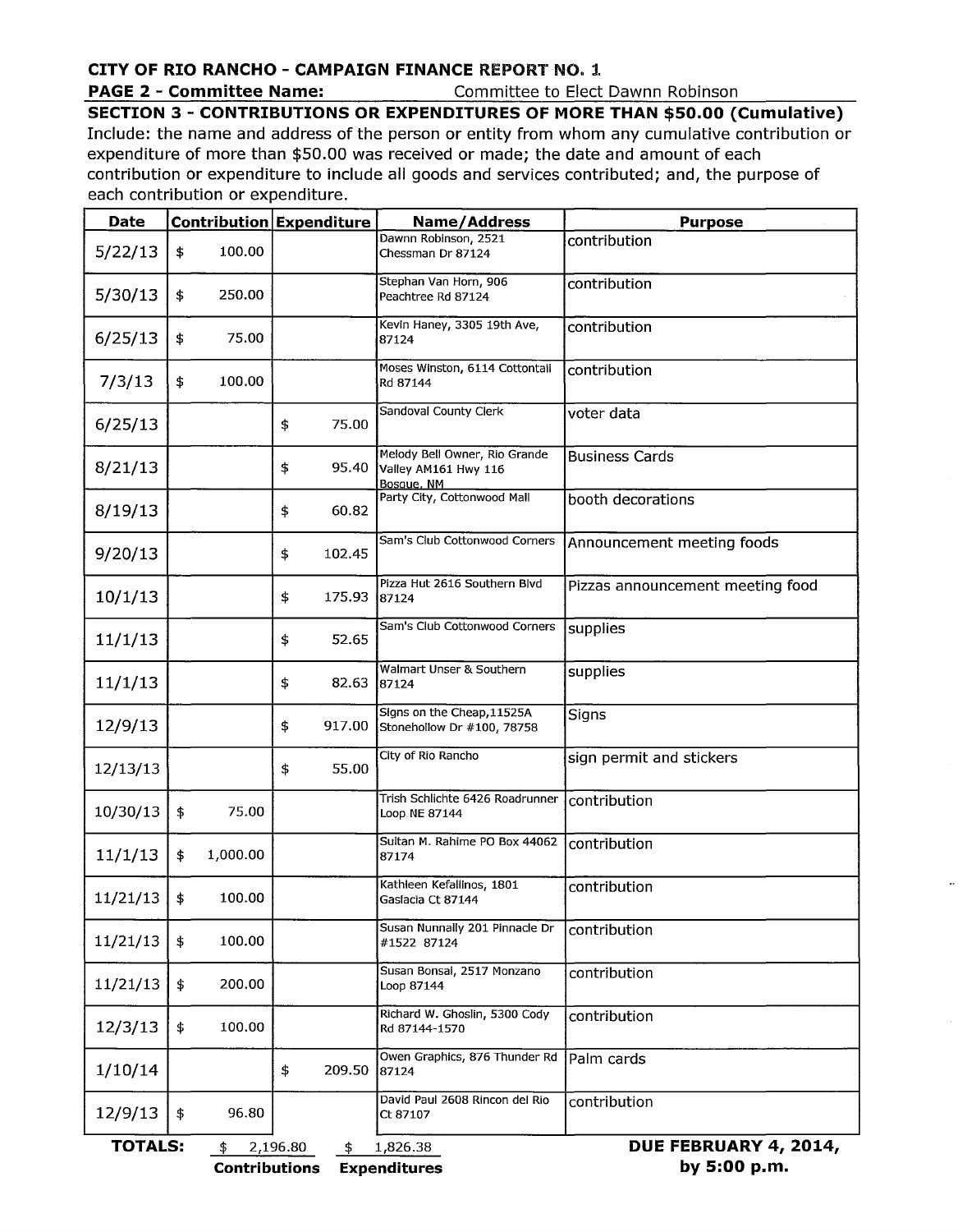#### **CITY OF RIO RANCHO - CAMPAIGN FINANCE** REPORT NO.1 **PAGE 3 SECTION 4 - TOTALS**

| Total Contributions Page 1:            | \$             | 482.22 Total Expenditures Page 1: | \$<br>150.20   |
|----------------------------------------|----------------|-----------------------------------|----------------|
| Total Contributions Page 2:            | \$<br>2,196.80 | Total Expenditures Page 2:        | \$<br>1,826.38 |
| <b>Total Contributions Additional:</b> | \$<br>870.07   | Total Expenditures Additional:    | \$<br>650.72   |
| Total Contributions REPORT 1:          | \$<br>3,549.09 | Total Expenditures REPORT 1:      | \$<br>2,627.30 |
| <b>Total Contributions To Date:</b>    | \$<br>3,549.09 | Total Expenditures To Date:       | \$<br>2,627.30 |

#### **DUE FEBRUARY 4, 2014, by 5:00 p.m.**

## **SECTION 5 - APPROVALS**

**Committee Name:** \_\_\_\_\_\_\_\_\_\_\_\_\_\_\_\_\_\_Committee to Elect Dawnn Robinson \_\_\_\_\_\_\_\_\_\_\_\_\_\_\_\_

David J. Heil pr⁄epared with all reasonable diligenc hereby declare that this Campaign Finance e and is true and complete.

Authorized Signature /

 $\frac{2-4-14}{\text{Date}}$ 

Subscribed and sworn to me this of \_ ~./ ~ ....<../\_-------"'-9'7--i~~------' 2014

 $\frac{Q}{M}$  -  $\frac{Z}{M}$  -  $\frac{Z}{Q}$  +



Received in the Office of the City Clerk at  $\frac{9.34}{1.53}$  ( $\frac{2.54}{1.53}$ ) on the  $\frac{4}{1.53}$ day of  $\overline{\bullet}$  February , 2014

CITY CLERK FEB 4/14 AM 9/34

Stephen J. Ruger, City Clerk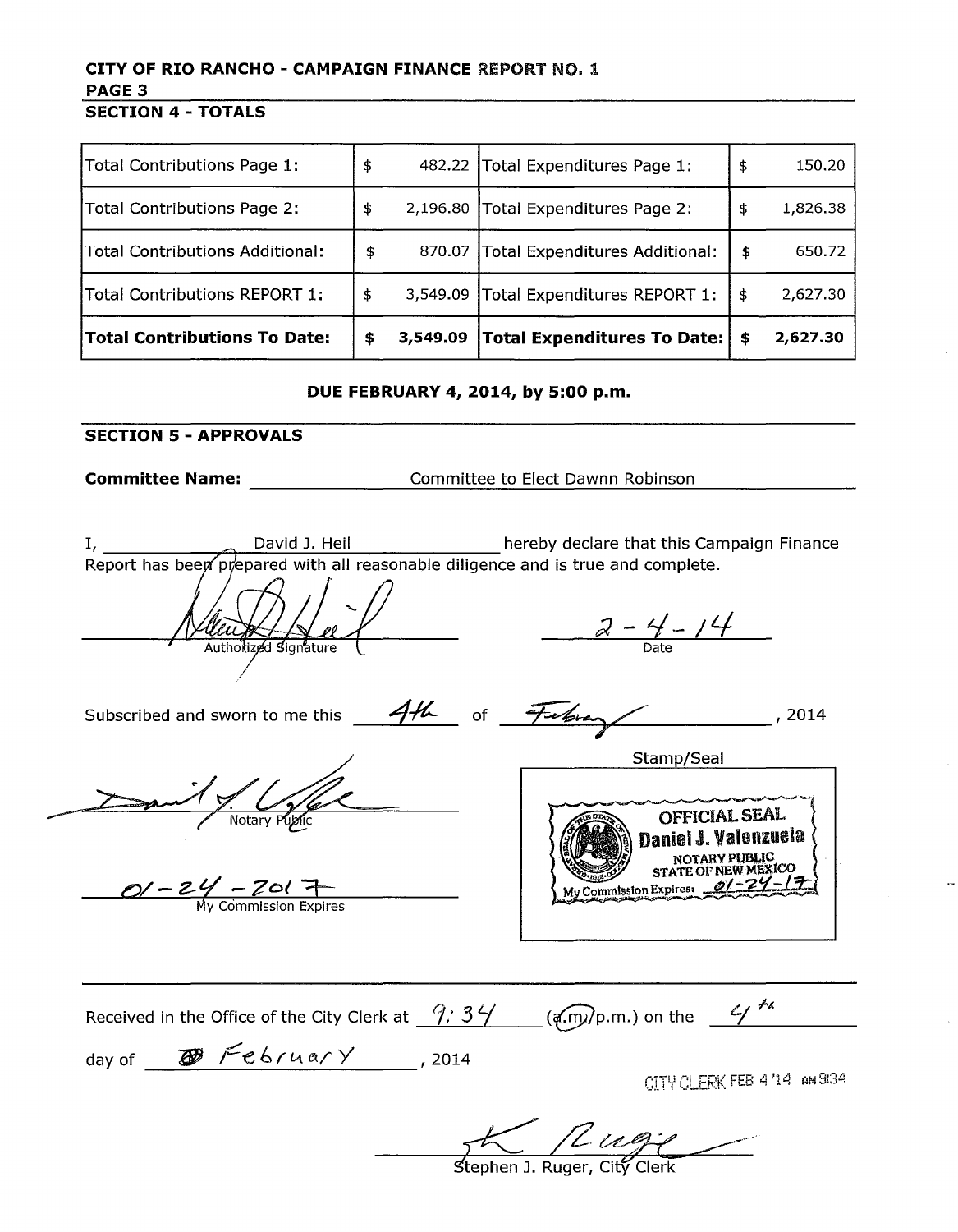# **Committee/Candidate Name:** Committee to Elect Dawnn Robinson

 $\sim$   $\sim$ 

| REPORT 1 - ADDITIONAL CONTRIBUTIONS OR EXPENDITURES OF \$50.00 OR LESS |    |                     |                    |       |                                           |  |  |
|------------------------------------------------------------------------|----|---------------------|--------------------|-------|-------------------------------------------|--|--|
| <b>Date</b>                                                            |    | <b>Contribution</b> | <b>Expenditure</b> |       | <b>Purpose</b>                            |  |  |
| 10/1/13                                                                | \$ | 20.00               |                    |       | Cash - announcement meeting contribution  |  |  |
| 10/1/13                                                                | \$ | 40.00               |                    |       | Cash - announcement meeting contribution  |  |  |
| 10/1/13                                                                | \$ | 40.00               |                    |       | Cash - announcement meeting contribution  |  |  |
| 10/1/13                                                                | \$ | 20.00               |                    |       | Cash - announcement meeting contribution  |  |  |
| 10/1/13                                                                | \$ | 20.00               |                    |       | Cash - announcement meeting contribution  |  |  |
| 10/23/13                                                               | \$ | 48.25               |                    |       | PayPal Moses Winston Contribution         |  |  |
| 11/5/13                                                                | \$ | 20.00               |                    |       | Cash - Contribution                       |  |  |
| 11/6/13                                                                | \$ | 20.00               |                    |       | Cash - Contribution                       |  |  |
| 9/23/13                                                                |    |                     | \$                 | 6.45  | Mesquite Market announcement Mtg supplies |  |  |
| 9/23/13                                                                |    |                     | \$                 | 12.89 | Dollar Tree announcement Mtg supplies     |  |  |
| 10/1/13                                                                |    |                     | \$                 | 44.91 | Party City announcement Mtg supplies      |  |  |
| 10/21/13                                                               |    |                     | \$                 | 24.59 | Staples supplies                          |  |  |
| 11/3/13                                                                |    |                     | \$                 | 21.42 | <b>Walmart supplies</b>                   |  |  |
| 12/9/13                                                                |    |                     | \$                 | 50.00 | Walgreens - Gift Card                     |  |  |
| 11/21/13                                                               | \$ | 25.00               |                    |       | Check - Contribution                      |  |  |
| 11/21/13                                                               | \$ | 25.00               |                    |       | <b>Check - Contribution</b>               |  |  |
| 11/21/13                                                               | \$ | 25.00               |                    |       | <b>Check - Contribution</b>               |  |  |
| 11/21/13                                                               | \$ | 10.00               |                    |       | Check - Contribution                      |  |  |
| 11/21/14                                                               | \$ | 50.00               |                    |       | Check - Contribution                      |  |  |
| 12/3/13                                                                | \$ | 30.00               |                    |       | Check - Contribution                      |  |  |
| 12/4/13                                                                | \$ | 50.00               |                    |       | <b>Check - Contribution</b>               |  |  |
| 12/19/13                                                               | \$ | 20.00               |                    |       | Cash - Contribution                       |  |  |
| 12/19/13                                                               | \$ | 25.00               |                    |       | Check - Contribution                      |  |  |
| 12/19/13                                                               | \$ | 50.00               |                    |       | Check - Contribution                      |  |  |
| 1/11/14                                                                | \$ | 30.00               |                    |       | Check - Contribution                      |  |  |

ä,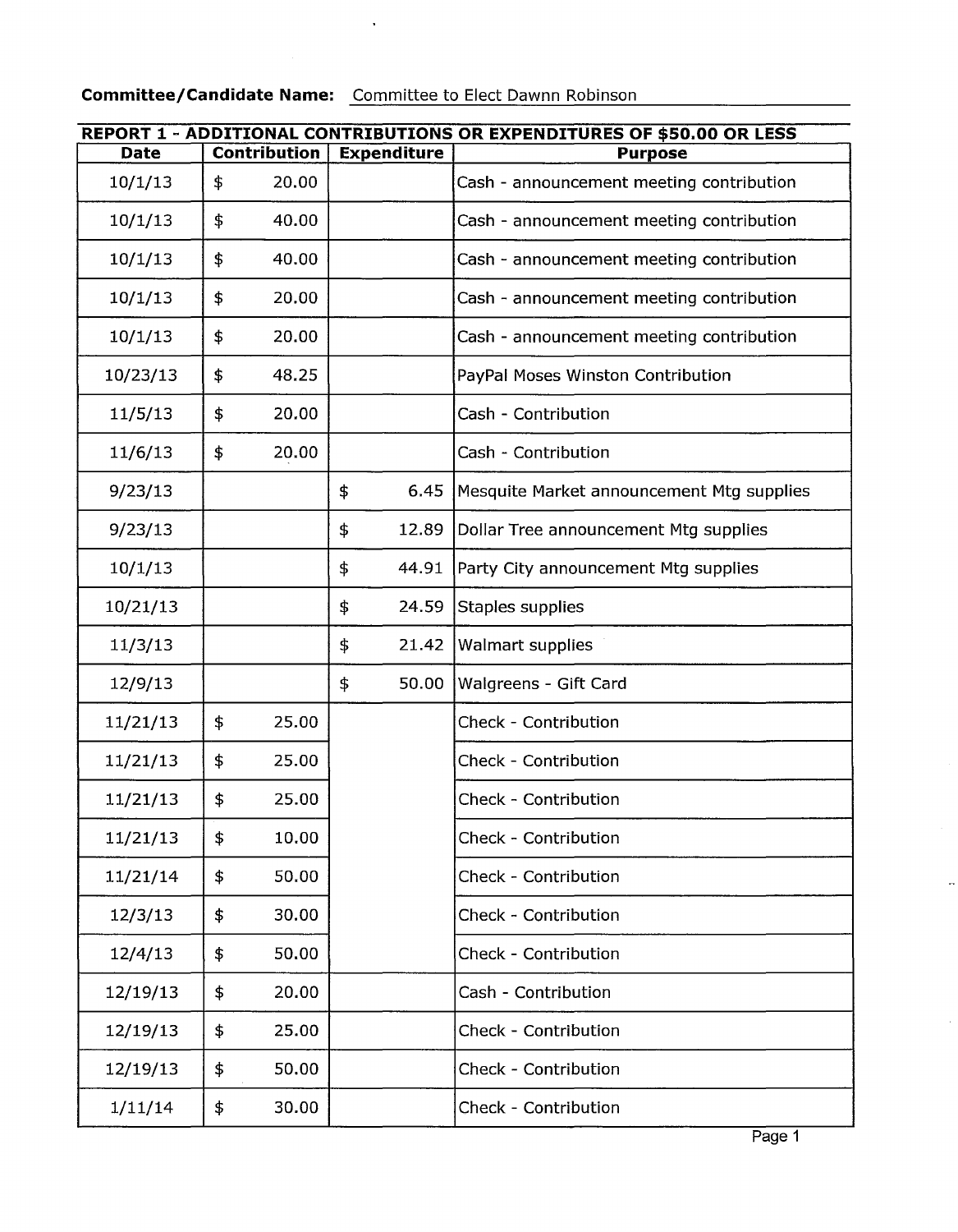| <b>Date</b>    |               | <b>Contribution</b> | <b>Expenditure</b> |        | <b>Purpose</b>                       |  |  |
|----------------|---------------|---------------------|--------------------|--------|--------------------------------------|--|--|
| 1/7/14         | \$            | 50.00               |                    |        | Check - Contribution                 |  |  |
| 12/4/13        | \$            | 48.25               |                    |        | Pay Pal - Contribution               |  |  |
| 1/25/14        | \$            | 28.83               |                    |        | Pay Pal - Moses Winston contribution |  |  |
| 12/10/13       | \$            | 19.12               |                    |        | Pay Pal - Contribution               |  |  |
| 12/10/13       | \$            | 19.12               |                    |        | Pay Pal - Contribution               |  |  |
| 11/18/13       |               |                     | \$                 | 10.00  | Facebook ad                          |  |  |
| 11/28/13       |               |                     | \$                 | 10.00  | Facebook ad                          |  |  |
| 12/8/13        |               |                     | \$                 | 5.00   | Facebook ad                          |  |  |
| 12/31/13       |               |                     | \$                 | 5.00   | Facebook ad                          |  |  |
| 12/31/13       |               |                     | \$                 | 21.00  | Istockphoto LP                       |  |  |
| 1/15/13        |               |                     | \$                 | 5.00   | Facebook ad                          |  |  |
| 1/6/14         | \$            | 40.00               |                    |        | Pay Pal -David Heil Contribution     |  |  |
| 1/25/14        | \$            | 48.25               |                    |        | Pay Pal -David Heil Contribution     |  |  |
| 1/25/14        |               |                     | \$                 | 20.00  | Facebook Ad                          |  |  |
| 2/1/14         |               |                     | \$                 | 20.00  | Facebook Ad                          |  |  |
| 1/27/14        |               |                     | \$                 | 16.36  | <b>Envelopes</b>                     |  |  |
| 1/27/14        |               |                     | \$                 | 34.30  | Stamps                               |  |  |
| 11/7/14        | \$            | 48.25               |                    |        | Pay Pal -David Heil Contribution     |  |  |
|                |               |                     |                    |        |                                      |  |  |
|                |               |                     |                    |        |                                      |  |  |
|                |               |                     |                    |        |                                      |  |  |
|                |               |                     |                    |        |                                      |  |  |
|                |               |                     |                    |        |                                      |  |  |
|                |               |                     |                    |        |                                      |  |  |
|                |               |                     |                    |        |                                      |  |  |
|                |               |                     |                    |        |                                      |  |  |
| <b>TOTALS:</b> | $\frac{4}{5}$ | 870.07              | \$                 | 306.92 |                                      |  |  |

 $\overline{\phantom{a}}$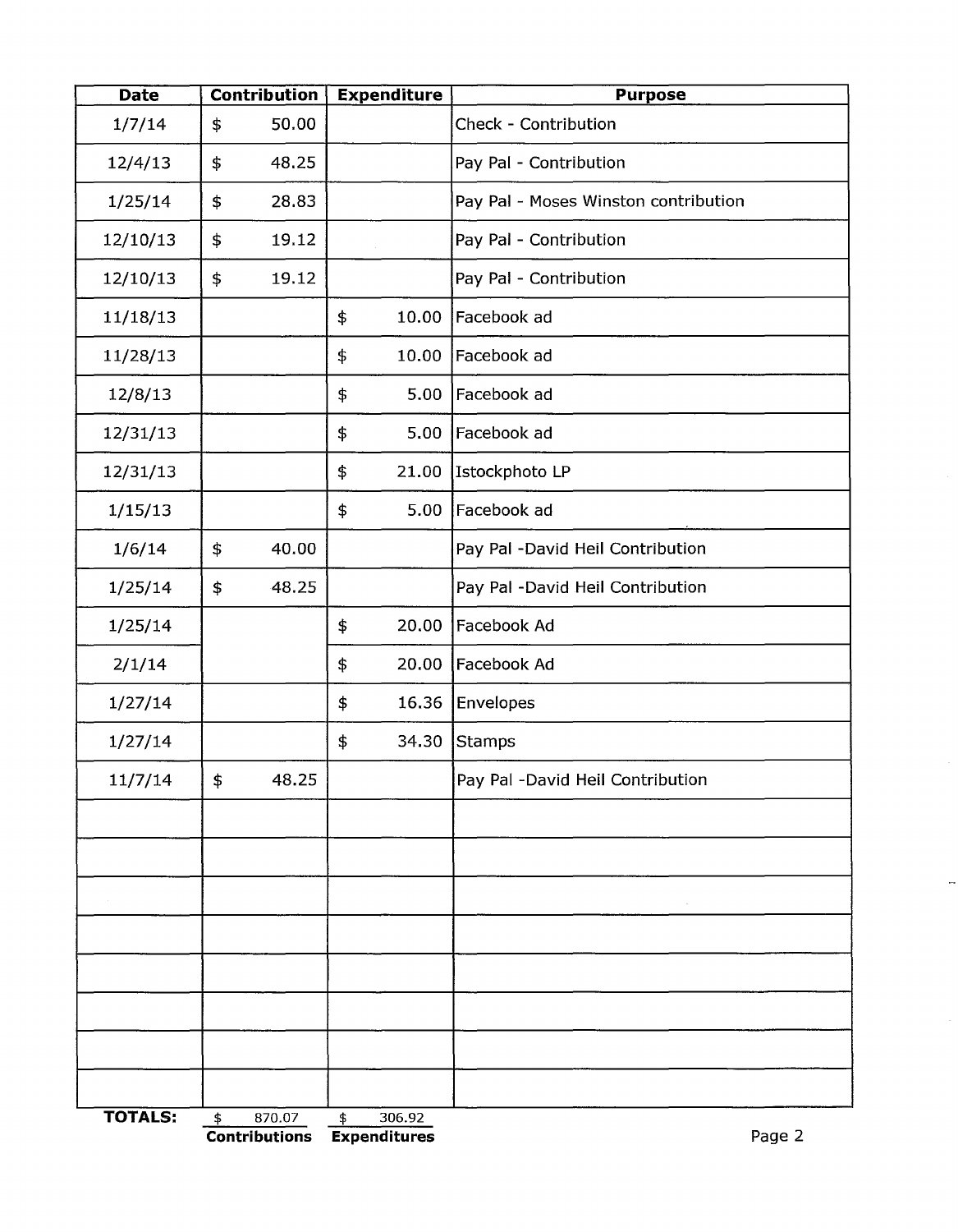| <b>Date</b> |  | <b>Contribution Expenditure</b> |        | Name/Address                       |                                | <b>Purpose</b>                                              |  |
|-------------|--|---------------------------------|--------|------------------------------------|--------------------------------|-------------------------------------------------------------|--|
|             |  |                                 |        |                                    |                                |                                                             |  |
| 1/15/14     |  | \$                              | 343.80 | Deluxe Design 561 Quantum<br>87124 |                                | Large signs                                                 |  |
|             |  |                                 |        |                                    | David Heil 160 Itasca Rd 87124 | Contirbution increments of less than<br>\$50 listed therein |  |
|             |  |                                 |        |                                    |                                |                                                             |  |
|             |  |                                 |        |                                    |                                |                                                             |  |
|             |  |                                 |        |                                    |                                |                                                             |  |
|             |  |                                 |        |                                    |                                |                                                             |  |
|             |  |                                 |        |                                    |                                |                                                             |  |
|             |  |                                 |        |                                    |                                |                                                             |  |
|             |  |                                 |        |                                    |                                |                                                             |  |
|             |  |                                 |        |                                    |                                |                                                             |  |
|             |  |                                 |        |                                    |                                |                                                             |  |
|             |  |                                 |        |                                    |                                |                                                             |  |
|             |  |                                 |        |                                    |                                |                                                             |  |
|             |  |                                 |        |                                    |                                |                                                             |  |
|             |  |                                 |        |                                    |                                |                                                             |  |
|             |  |                                 |        |                                    |                                |                                                             |  |
|             |  |                                 |        |                                    |                                |                                                             |  |
|             |  |                                 |        |                                    |                                |                                                             |  |
|             |  |                                 |        |                                    |                                |                                                             |  |
|             |  |                                 |        |                                    |                                |                                                             |  |
|             |  |                                 |        |                                    |                                |                                                             |  |
|             |  |                                 |        |                                    |                                |                                                             |  |
|             |  |                                 |        |                                    |                                |                                                             |  |
|             |  |                                 |        |                                    |                                |                                                             |  |

## **REPORT 1 - ADDITIONAL CONTRIBUTIONS OR EXPENDITURES OF \$50.00 OR MORE**

 $\overline{a}$